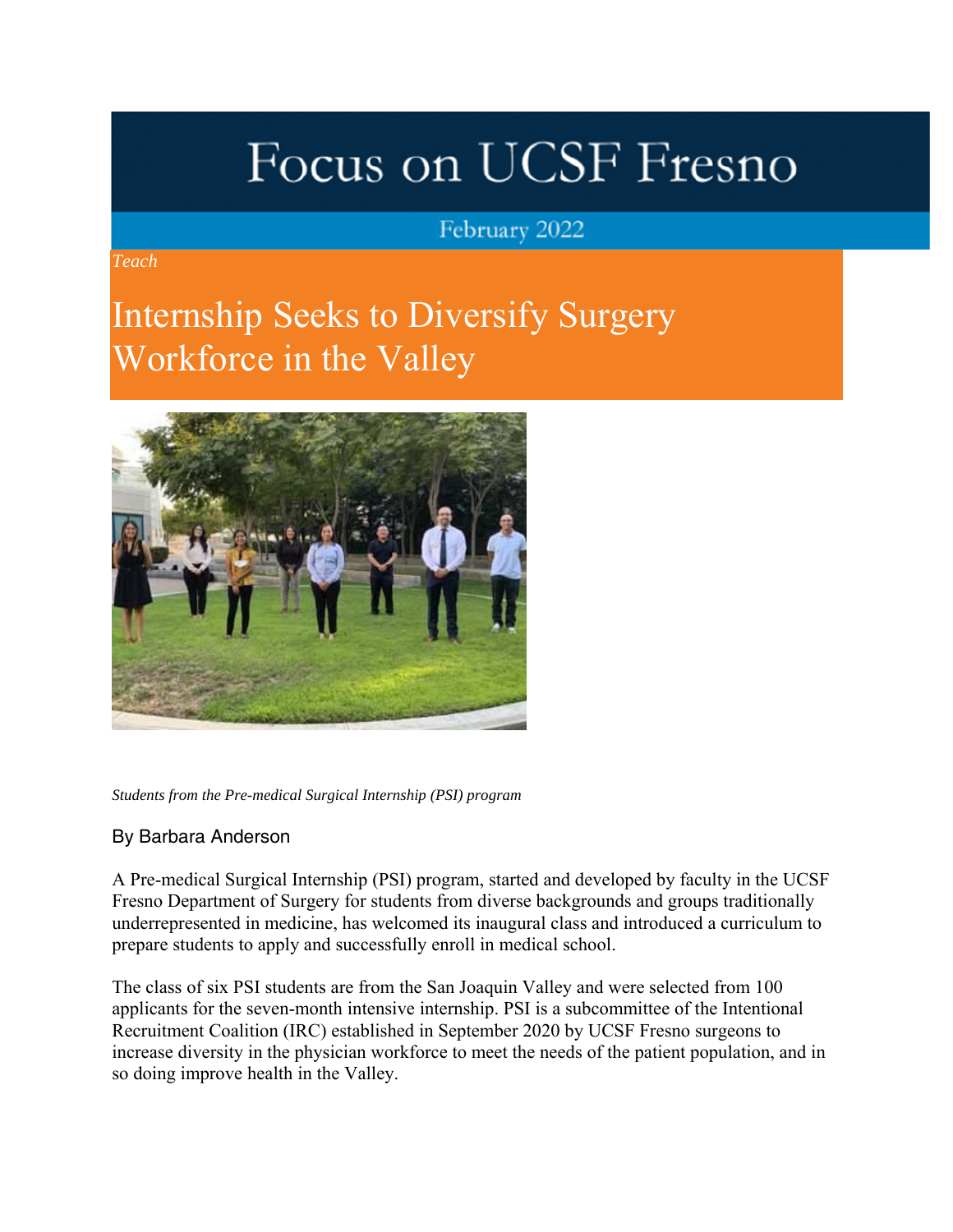"It's hard to get into medical school and sometimes you need programs like this to help with your CV (curriculum vitae)," said Kamell Eckroth-Bernard, MD, FACS, a UCSF Fresno residency program alumnus, vascular surgeon and UCSF associate professor of surgery. "Having this internship on your résumé when you apply to medical school will be a big plus," he said.

Some students in the current PSI class will be applying to medical school this year. Each student receives a \$1,000 stipend, with the possibility of another \$1,000 to help offset costs of Medical College Admission Test (MCAT) preparatory courses. The IRC is sponsoring a golf tournament on March 26 at the Dragonfly Golf Club in Madera to raise funds for PSI.

Yazen Qumsiyeh, MD, a fourth-year resident in the UCSF surgery program, is leading the PSI subcommittee and developed its curriculum. Dr. Qumsiyeh emigrated to the United States with his family as a young teenager and remembers his own struggles as a pre-medical student. "I took ideas from my own experiences and other programs I have been involved with in the past," he said.

The PSI curriculum introduces students to medical and surgical topics, such as suturing and knot tying and the interns are taught skills to help their candidacies to medical school: interviewing, personal statement writing, time management, mechanisms for coping with stress and mentorship building. The curriculum also includes discussions about health needs. "The curriculum is designed to get them to think about things I feel are not always talked about in medical school – health inequities, disparities, professionalism and communication skills," Dr. Qumsiyeh said. "Introducing these topics early on will really make these students stand out in the future," he said.

"We wanted to make sure we weren't just talking about medical topics, surgical topics," Dr. Eckroth-Bernard said. "We wanted to make sure the students had exposure to more than that because the whole process of getting into medical school is not just about medicine," he said. "Medical schools want to see applicants who are well-rounded. They want to see people who aren't just doing science all the time."

PSI interns were to shadow UCSF Fresno surgeons on shifts in the hospital, but the program had to be modified because of COVID-19 restrictions. Instead, UCSF Fresno surgeons and residents are volunteering more time to give lectures. Sammy Siada, DO, RPVI, a UCSF Fresno vascular surgeon and UCSF Health Sciences assistant clinical professor, gave a presentation on an introduction to vascular surgery and a separate lecture on social determinants of health (conditions in the environment such as economic stability, education access and quality, health care access and quality, racism, and discrimination that have a major impact on people's health). "It's important for faculty to participate because these pre-medical surgical interns are eager to learn what medicine and surgery have to offer and need role models in medicine and surgery to help them along the arduous career path of becoming a physician," Dr. Siada said.

"It's very inspiring to see the speakers who come out each week and speak to us," said PSI intern Karina Peterson, 28, of Fresno. Peterson is the first in her family to have a college degree and to hold a military rank. She has a Bachelor of Science degree in public health from Fresno State and is a U.S. Army drill sergeant in the Army Reserves. She is working on her master's degree in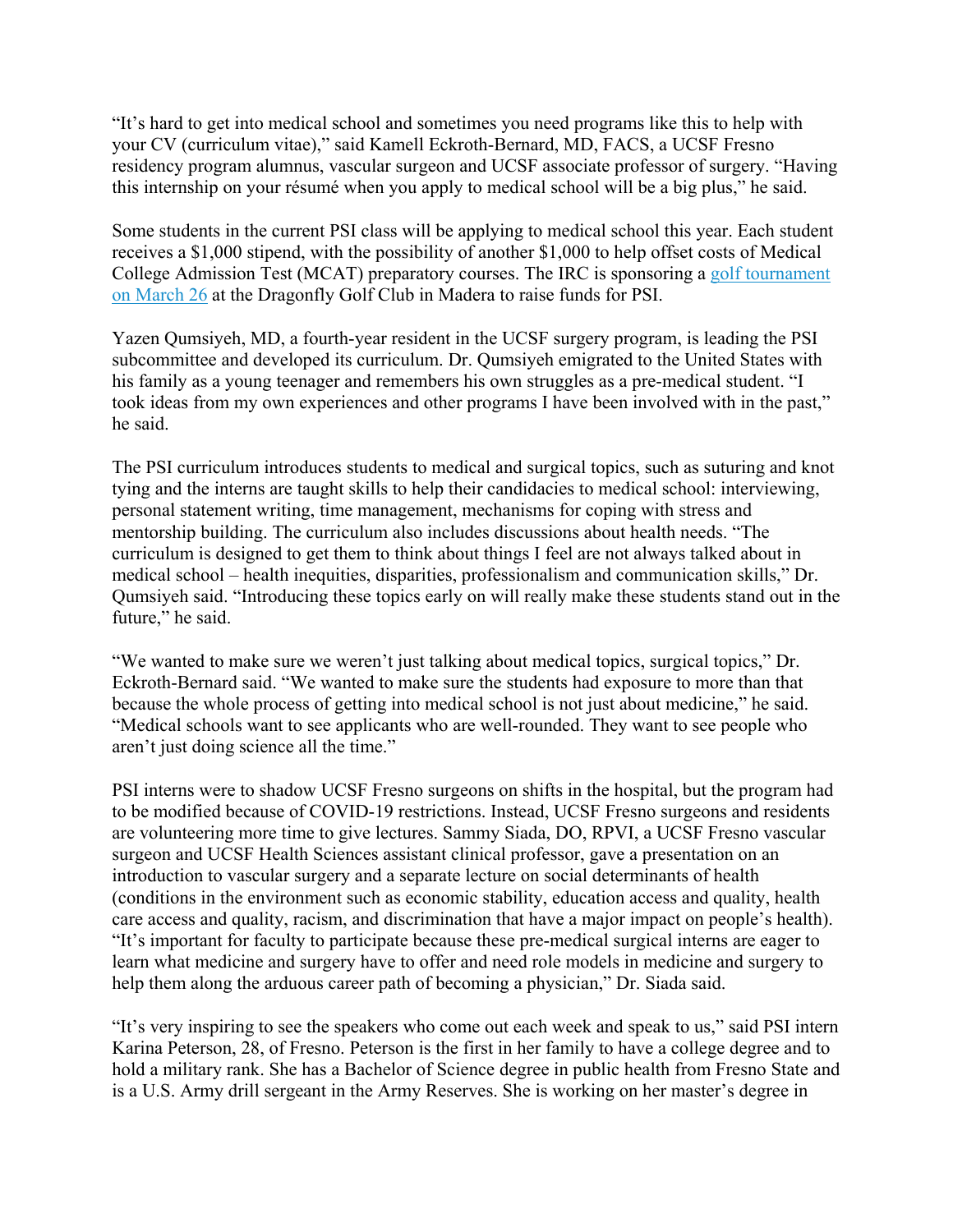public health and is employed by Central California Faculty Medical Group as a medical scribe through a UCSF Fresno-led program at Community Regional Medical Center. The PSI program has given her "more direction and more information about a medical career" in her future, she said.

The internship has helped Gabriela Lopez Ruano of Modesto, gain insight to different specialties in medicine. She has enjoyed interacting with medical students, residents and attending physicians. "I am learning about resources, opportunities, and pathways that I can take advantage of to be successful in medicine," she said. Lopez Ruano has a Bachelor of Science degree in chemistry from UC Irvine. She is a first-generation college graduate and the first in her family to pursue medicine.

Alexa Valladolid, 22, of Modesto, is grateful for the PSI program. "And I do think it's going to make a difference in the San Joaquin Valley to increase the physician workforce and make more students from underrepresented backgrounds stay on this path," she said. Valladolid graduated this past August from UC San Diego with a Bachelor of Science degree in global health. She is the first-generation in her family to graduate from college. Her goal is to apply to medical school next spring and to return, after graduation, to UCSF Fresno for residency.

The UCSF Fresno PSI program to help pre-medical students successfully enroll in medical school is needed in the San Joaquin Valley, which has one of the lowest ratios of physicians to patients, Dr. Qumsiyeh said. "Physicians who are from here are more likely to come back and work here – and they understand the community more than anyone."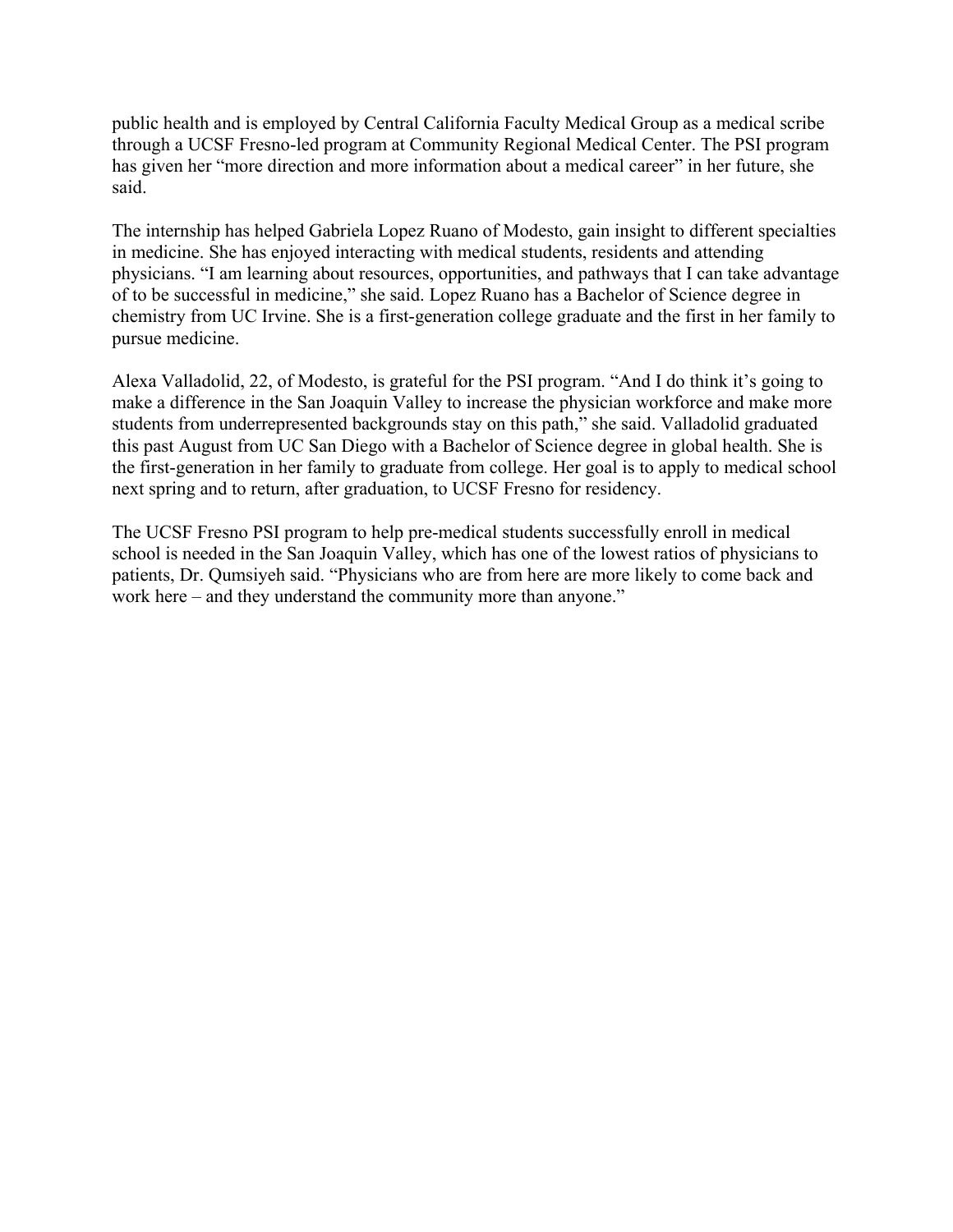

## Pulmonary-Critical Care Specialists at UCSF Fresno Provide Latest and Best Therapies for Thousands of Critically Ill COVID-19 Patients

*Patient Nat DiBuduo thanking Mohamed Fayed, MD*

By Barbara Anderson

UCSF Fresno pulmonary and critical care specialists have been on the frontlines of the COVID-19 pandemic since it started, providing the latest and best therapies available for thousands of critically ill patients in the San Joaquin Valley.

"We're talking about a really, really huge number of patients," said Mohamed Fayed, MD, a UCSF Fresno pulmonologist and critical care physician who estimates he has taken care of between 5,000 and 7,000 patients infected with COVID-19.

COVID-19 can damage lungs, causing mild to severe breathing problems and pneumonia and requiring the skills of lung specialists for treatment and care. Patients often require oxygen, either through a nasal cannula (low flow oxygen) or in severe cases patients can require high flow oxygen or pressurized air with a mask (non-invasive mechanical ventilation). The most seriously ill can develop worsening acute respiratory distress syndrome (ARDS) requiring invasive mechanical ventilation, where the lungs are seriously damaged.

In the most severe cases when mechanical ventilation is not enough, some patients are given ExtraCorporeal Membrane Oxygenation (ECMO) to support the lungs and allow time for lungs to heal. UCSF Fresno pulmonary and critical care physicians at Community Regional Medical Center (CRMC) are the only dedicated ECMO team in the San Joaquin Valley for adult patients. Over the past two years, the team has placed 55 patients with COVID-19 on ECMO. "It's all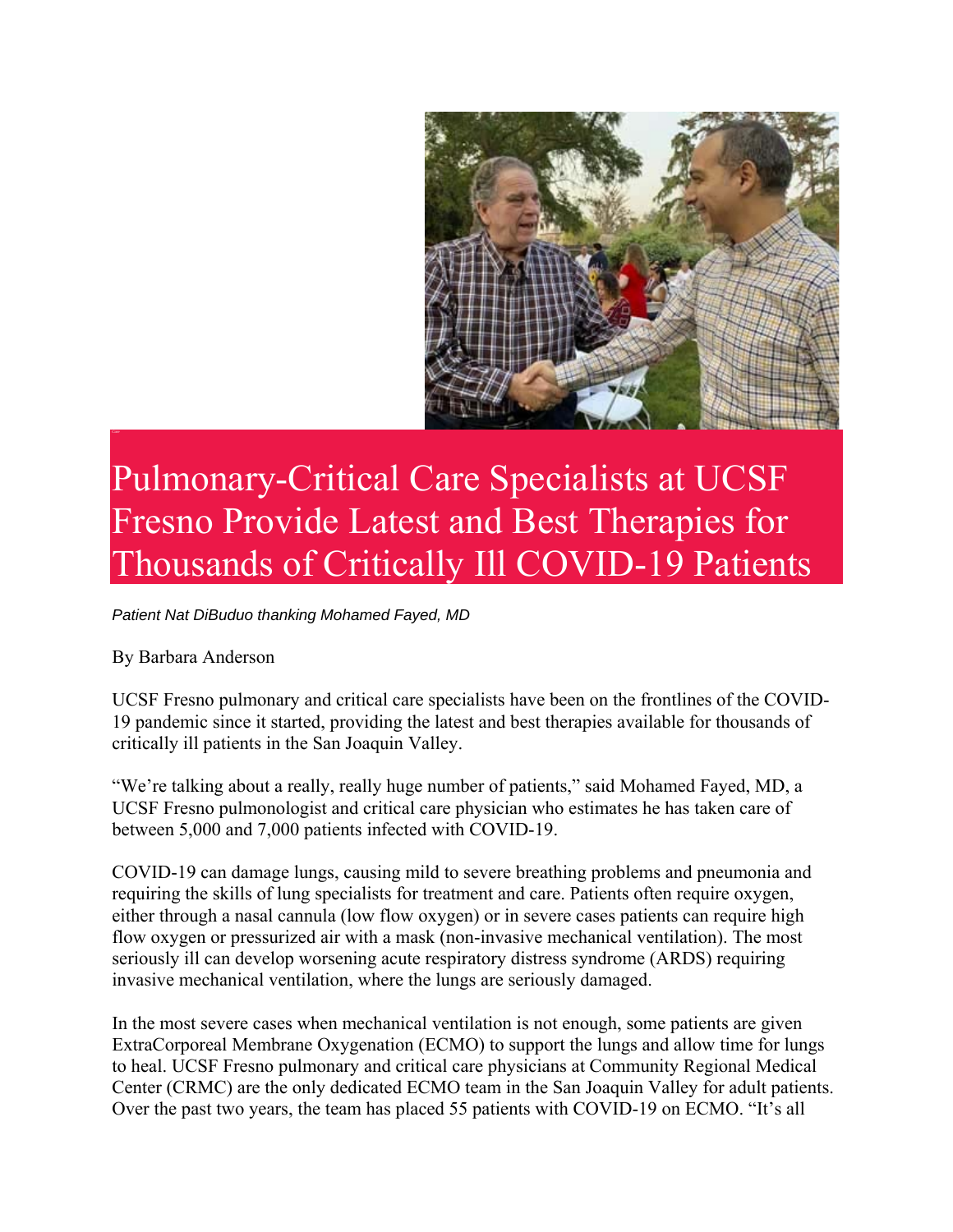about how much support the patient needs," Dr. Fayed said. "It really makes us happy to be able to help people to that degree."

UCSF Fresno pulmonologists have treated COVID-19 patients as young as 18 to as old as 99 years of age – pregnant women, breastfeeding moms. "We've seen everything," Dr. Fayed said. Patients receive care specific to the severity of the illness. Dr. Fayed may see a patient who is stable once a day, but a sicker patient may have four visits and he can see a patient on ECMO as many as eight times in a day. Typically, patients who have underlying health conditions, such as diabetes, heart disease, liver disease and people over age 65 are more vulnerable to serious illness with COVID-19 and require more care.

Nat DiBuduo, 71, of Fresno knew he would be at risk for lung complications from COVID-19, and he thought, "if I was to get COVID, I wouldn't have good results." But he had a good outcome in December 2020, and he credits Dr. Fayed. "As far as I am concerned, he saved my life."

DiBuduo had moderately severe COVID-19, needing oxygen and medication therapy. He was given dexamethasone, a corticosteroid, to help reduce inflammation in his lungs; and his therapy included remdesivir, an anti-viral medication, Dr. Fayed said. Remdesivir is widely used as a COVID-19 therapy now, and this is largely due to research early in the pandemic led by Eyad Almasri, MD, UCSF Fresno assistant dean of research and pulmonary and critical care specialist. UCSF Fresno investigators have been involved in dozens of COVID-19 clinical trials over the past two years and an arsenal of new drug therapies is now available to fight COVID-19 infections, including options of oral medications for outpatients. UCSF Fresno currently has five COVID-19 clinical trials for patients in the hospital and has one trial for outpatients, Dr. Fayed said.

"All of the tools we have now have definitely improved the outcomes for patients," Dr. Fayed said. "Without these medications, we would have had more harm and more deaths in patients."

Some COVID-19 patients have been caught off-guard by how quickly COVID-19 can affect oxygen levels in the blood and wait longer than they should to seek care, Dr. Fayed said. "By the time the patients come to us, the disease is advanced in their lungs," he said.

DiBuduo thankfully sought care early. He and his wife got COVID-19 after returning home from a weeklong vacation at Newport Beach, Calif, in December 2020. (Vaccines for COVID-19 were not yet available.) The DiBuduos now are fully vaccinated and received booster shots from the UCSF Fresno Mobile HeaL COVID-19 Equity Project (CEP).

The couple were careful on vacation, wearing N95 masks and eating out only a couple of times at outdoor restaurant settings, but within days of being home, they had symptoms of COVID-19. "I was coughing and had respiratory difficulty breathing," he said. "My wife's symptoms were total fatigue, muscle pain, joint pain, headaches, sensitivity to light." She did not need hospital care, but DiBuduo's difficulty breathing worsened. He used a home pulse oximeter to monitor his blood oxygen levels. When the levels consistently dropped into the 80s (95% to 100% is considered normal), he went to the emergency department at CRMC.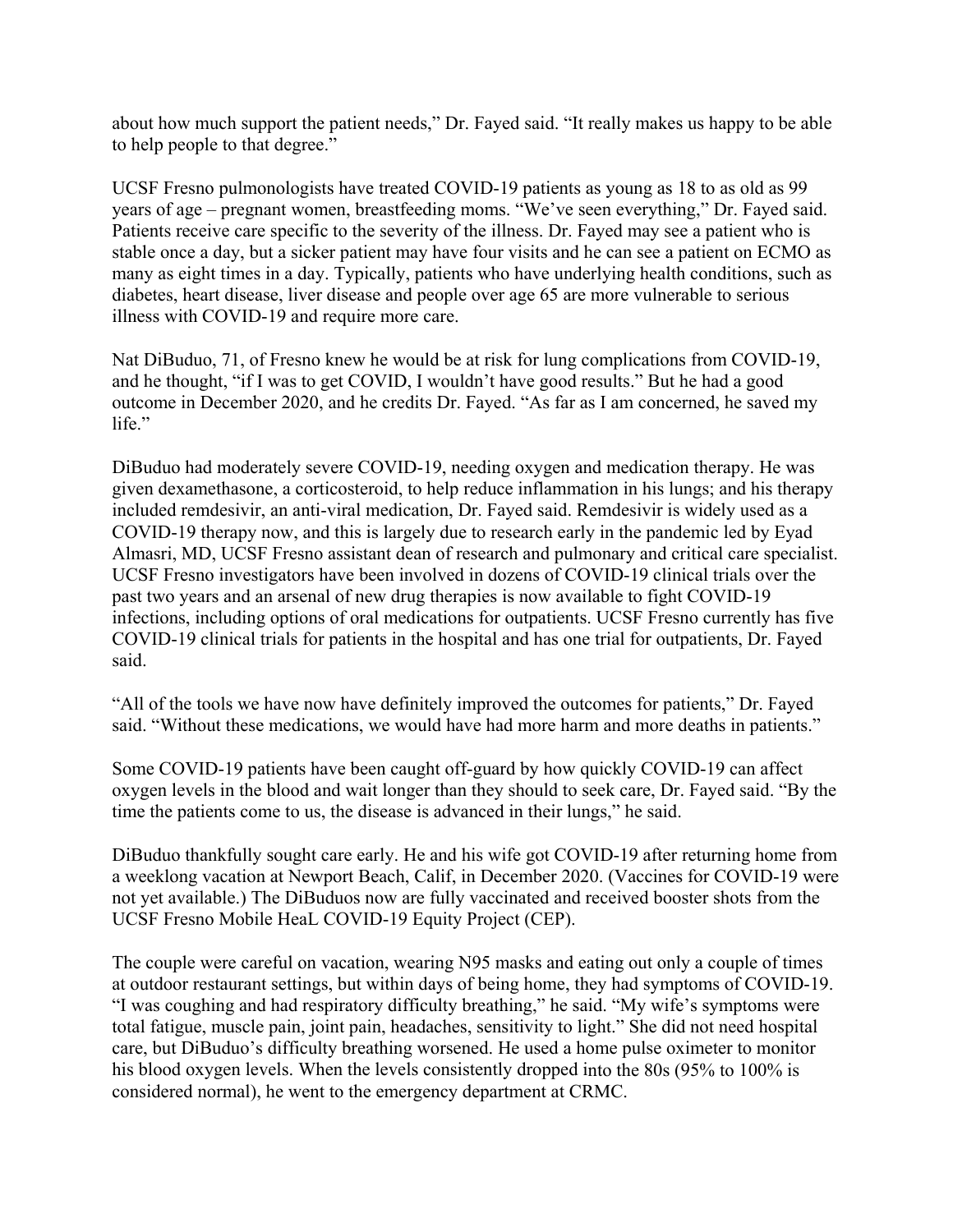His decision to go to the hospital likely spared DiBuduo from having to be on a high-pressure oxygen mask or on a ventilator – and averted a lengthy hospital stay. "He presented with low oxygen, but the degree of severity wasn't too bad," Dr. Fayed said. "He needed nasal oxygen only."

DiBuduo, a Valley native with long-time ties to farming and winemaking, had family and friends praying for his recovery – and for Dr. Fayed, too. DiBuduo went home after a week in the hospital. "I asked (Dr. Fayed) to get me home for Christmas and he got me out of there on December 23. So, he held up his part of the promise," DiBuduo said. "He's a very busy doctor but he's given us the personal attention we very much appreciate."

Helping COVID-19 patients have successful recoveries is gratifying for Dr. Fayed. Providing the latest and best therapy for each patient is what he and colleagues at UCSF Fresno strive to do every day, he said. "We want to make sure that everyone has access to the best care."

#### *Research*

UCSF Fresno Infectious Diseases Specialist Among Nationwide Group of Investigators to Review Immunodulatory Therapies for COVID-19



*Almira Opardija, MD*

By Barbara Anderson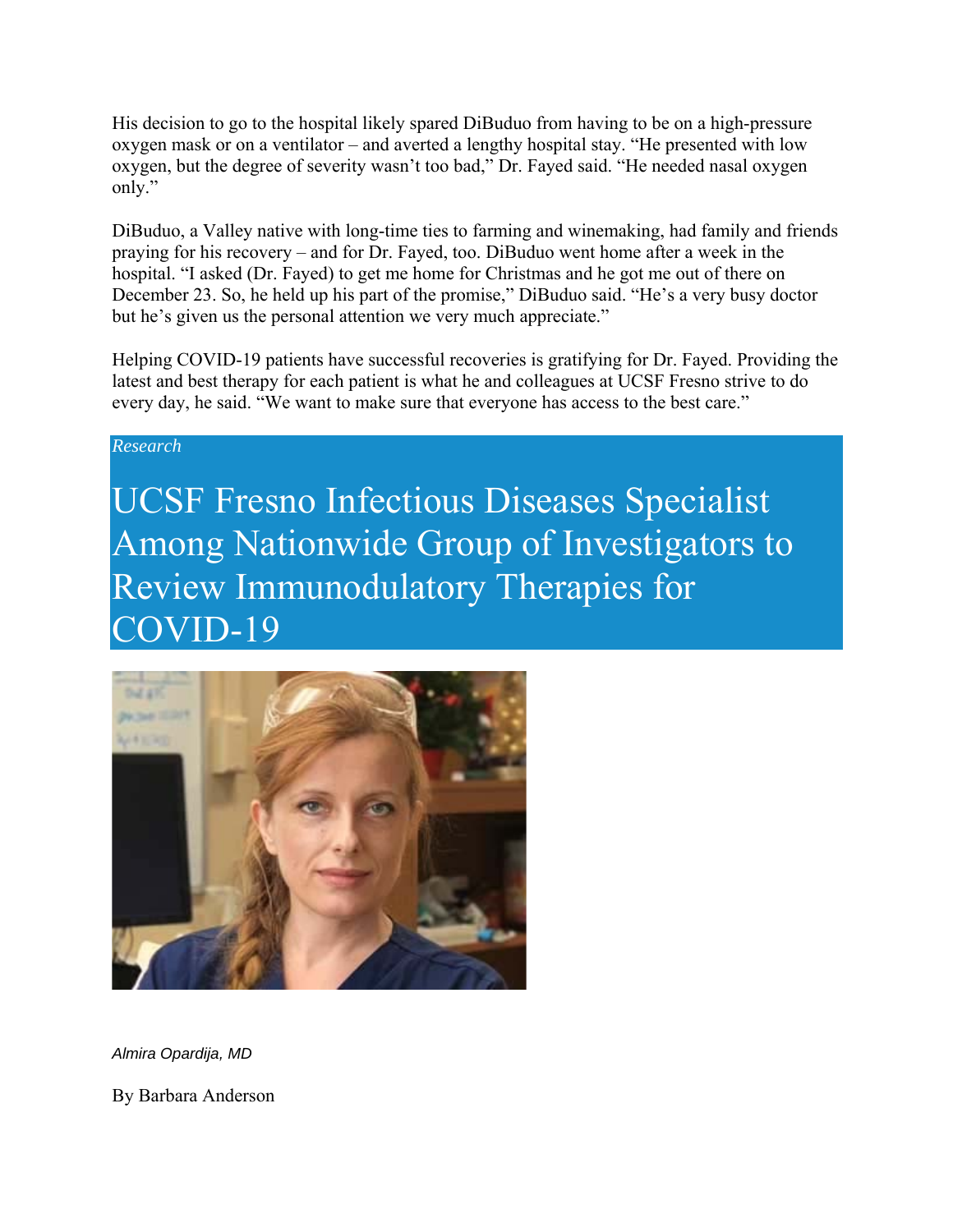A review of clinical trials of immunodulatory agents for limiting the body's inflammatory response to SARS-CoV-2 concluded there was convincing evidence for the beneficial use of corticosteroids in the treatment of COVID-19. However, developments in therapeutics for COVID-19 are happening rapidly, said Almira Opardija, MD, a UCSF Fresno infectious disease specialist who participated in the review.

"New information is coming out every day about therapies for COVID-19, and we were looking at trials that were present at the time," said Dr. Opardija, faculty in the UCSF Fresno Department of Internal Medicine, Division of Infectious Diseases. Dr. Opardija was invited to participate in the review by Zelalem Temesgen, MD, FIDSA, at Mayo Clinic. She was one of seven investigators from institutions across the country who conducted the review, "Investigational Immunodulatory Therapies for COVID-19," that was submitted May 20, 2021, and revised July 6, 2021, for publication in "Drugs of the Future 2021."

The review, for example, did not include Sotrovimab, a monoclonal antibody for COVID-19 that has been shown to reduce risk of hospitalization and death by 85% compared with a placebo, Dr. Opardija said. "This one is important, as there is belief it works versus Omicron. We didn't know about Omicron at the time of the review."

Therapeutics for COVID-19 fall into two main categories: immundolatory agents that address the inflammatory response to the virus, and antiviral agents that limit replication of the virus in the body. The investigators looked at data on a dozen immunodulatory therapies. Dr. Opardija had responsibility for the section of the review on interferons, a group of proteins produced in cells in the body during an inflammatory response to a viral infection. The conclusion: "Even though they are fascinating, and I believe there is still more we need to learn about them; they are not recommended at this point," Dr. Opardija said.

The review included summaries on a dozen immunodulatory agents: anti-interleukin agents, corticosteroids, immune globulin, convalescent plasma, monoclonal antibodies, anti-Il-1-agents, Janus kinase inhibitors, interferons, GM-CSF, anti-GM-CSF monoclonal antibodies, C-C chemokine receptor type 5 (CCR5) and CCR2 antagonists.

No one should read the review and think there will be nothing to add, change or subtract, but the summaries can provide a helpful tool for organizing immuodulatory therapeutics by their mechanism of action, reason for selecting them, and concerns about safety and drug interactions, Dr. Opardija said. "It helps me compartmentalize these therapeutics and makes it easier to add a new agent because you can plug it into one of the categories."

Academic training programs have a responsibility to advance medical knowledge to improve health outcomes, said Michael W. Peterson, MD, MACP, UCSF Fresno Associate Dean for Undergraduate Medical Education and Research. "We are very proud of the expansion of research at UCSF Fresno over the last three years including a significant role in expanding our knowledge in diagnosing and treating COVID-19 infections. Dr. Opardija's publication is an example of the outstanding work that faculty and trainees at UCSF Fresno have accomplished and are continuing to produce."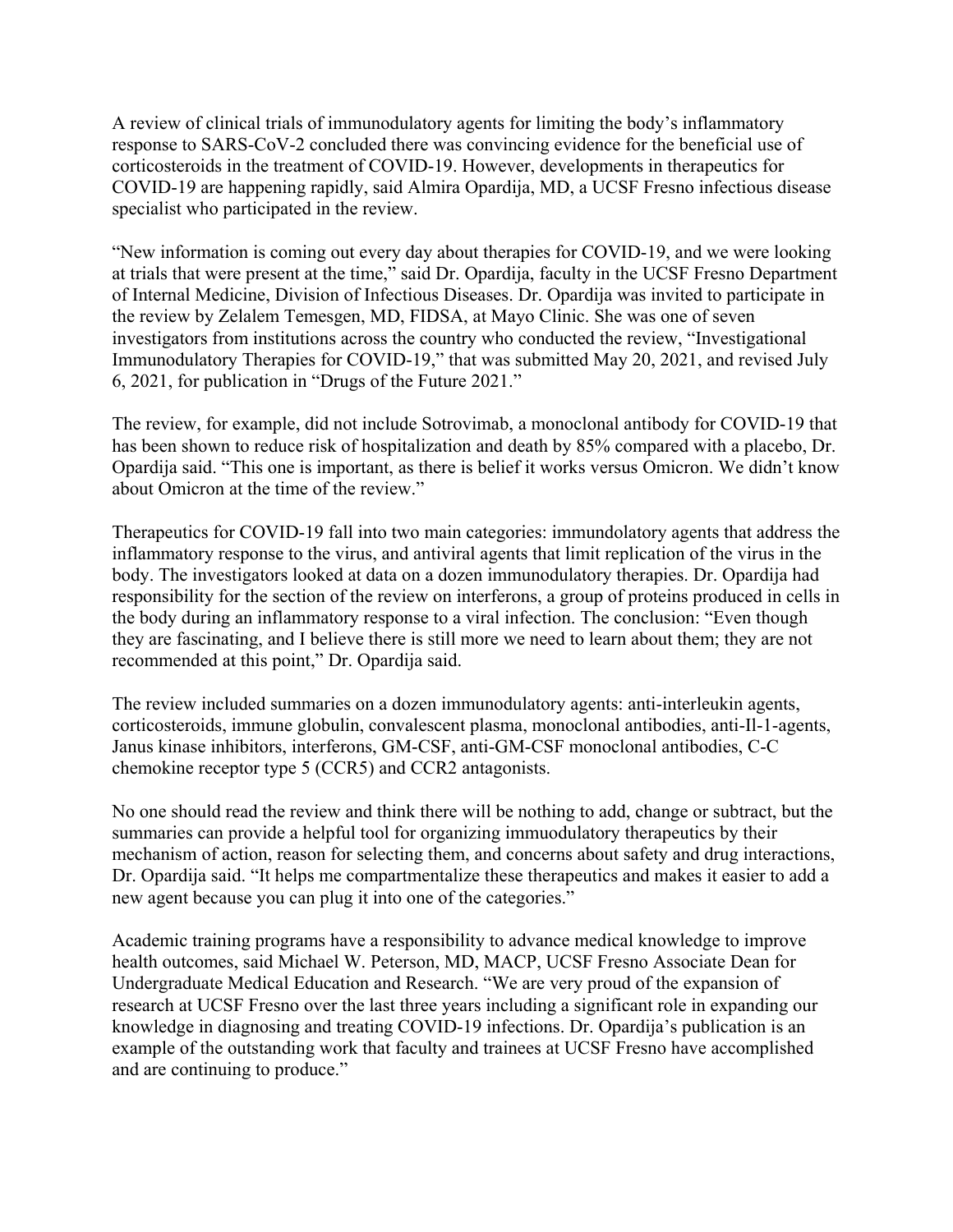

UCSF Fresno and American Ambulance Partner for Award-Winning Educational Emergency Medical Services Podcast

*American Ambulance Podcast (photo by John-Mark Bergen)*

By Barbara Anderson

A unique podcast for paramedics and EMTS (emergency medical technicians) produced by American Ambulance and hosted by UCSF Fresno Emergency Medicine physicians has won statewide acclaim and drawn listeners from as far away as Alaska and Australia.

The American Ambulance EMS podcast received the California Ambulance Association Services Excellence (CAASE) Award for Innovation in EMS in 2021, and an episode about amputations ranked among the Top 12 podcasts in 2021.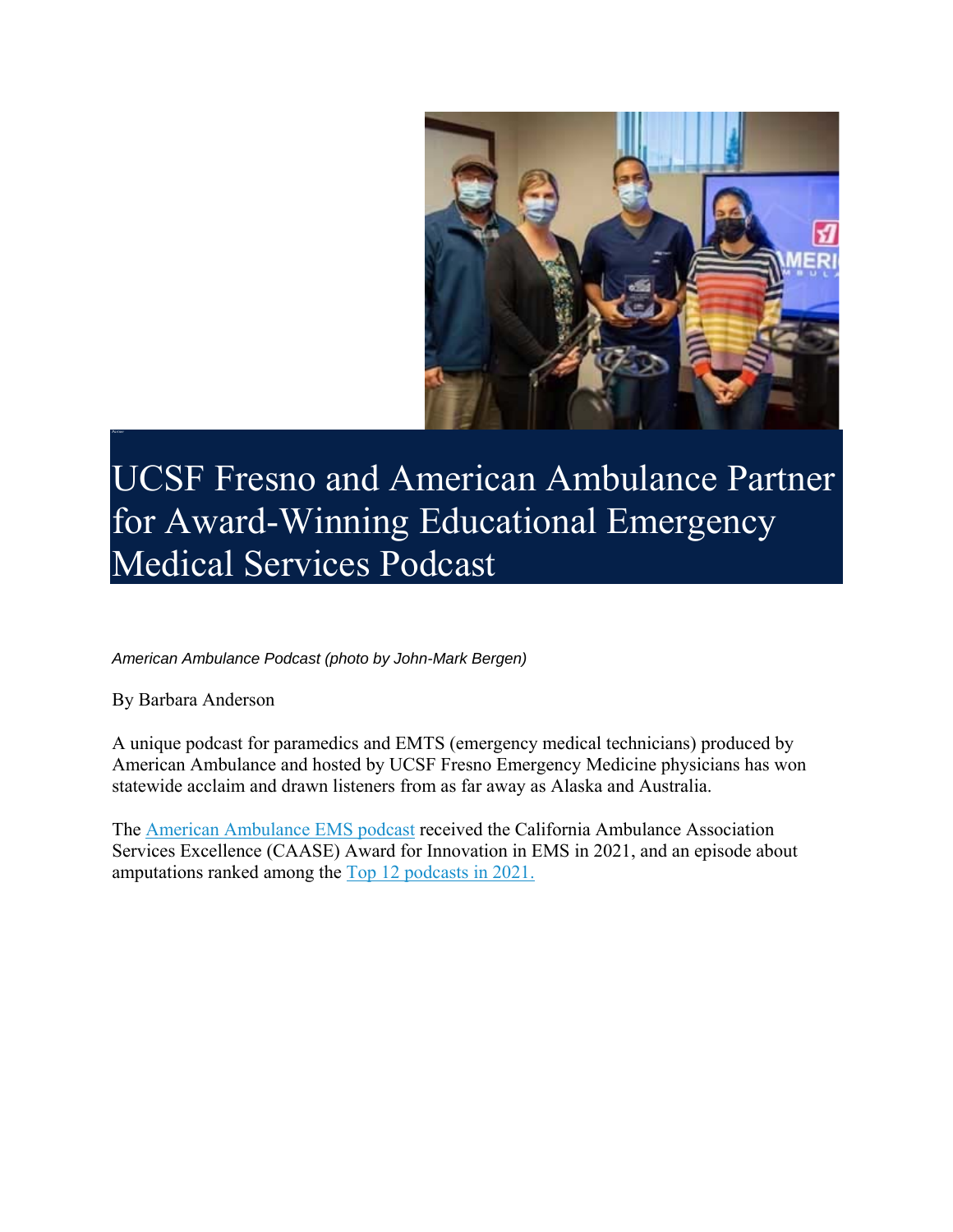

Danielle Campagne, MD, FACEP, vice chair of Emergency Medicine at UCSF Fresno

The Innovation Award recognized the unique partnership between American Ambulance and UCSF Fresno physicians Danielle Campagne, MD, FACEP, vice chair of Emergency Medicine at UCSF Fresno, UCSF associate professor of Emergency Medicine and American Ambulance medical director; Patil Armenian, UCSF associate professor of Emergency Medicine and codirector of Toxicology at UCSF Fresno; and Saajan Bhakta, DO, UCSF Fresno fourth-year Emergency Medicine resident. "I listen to a lot of EMS (Emergency Medical Services) podcasts and sometimes they include the medical director, but I have not found one with three physicians dedicated to each and every podcast," said Steve Melander, chief operations officer at American Ambulance.

The podcast has been well received, Melander said. "What makes it so good is you have those three physicians with various backgrounds and experiences."

Melander got the idea of starting an EMS podcast two years ago. He had been looking for a new way for EMS field staff to receive educational information. He pitched the idea of a podcast to Dr. Campagne, who initially hesitated. "I am not a techy," she explained. But she mentioned the concept to her colleague, Dr. Armenian. "I love podcasts and I listen to podcasts all of the time," Dr. Armenian said. "I told Dr. Campagne, 'we're doing the podcast and I'm doing it with you.'" The professors brought aboard Dr. Bhakta, who has an interest in pre-hospital and disaster medicine – and who is an avid podcast listener. Melander tapped John-Mark Bergen, multimedia arts specialist at American Ambulance, to produce the podcast.

The first episode of American Ambulance EMS aired in April 2020 – a month after the World Health Organization proclaimed COVID-19 a pandemic. "It was perfect timing for what we needed for EMS education locally and nationally," said Dr. Campagne. "We can't get people in a room together and it is difficult to coordinate schedules to do EMS education on Zoom." Field staff can listen to episodes on shifts while driving or at times of their convenience. Episodes are recorded in the ambulance company's conference room, which has space for the physicians to maintain social distance. "The mics are spread out as far as they can and still be plugged into my computer," Bergen said. "And we're all masked up," said Dr. Armenian.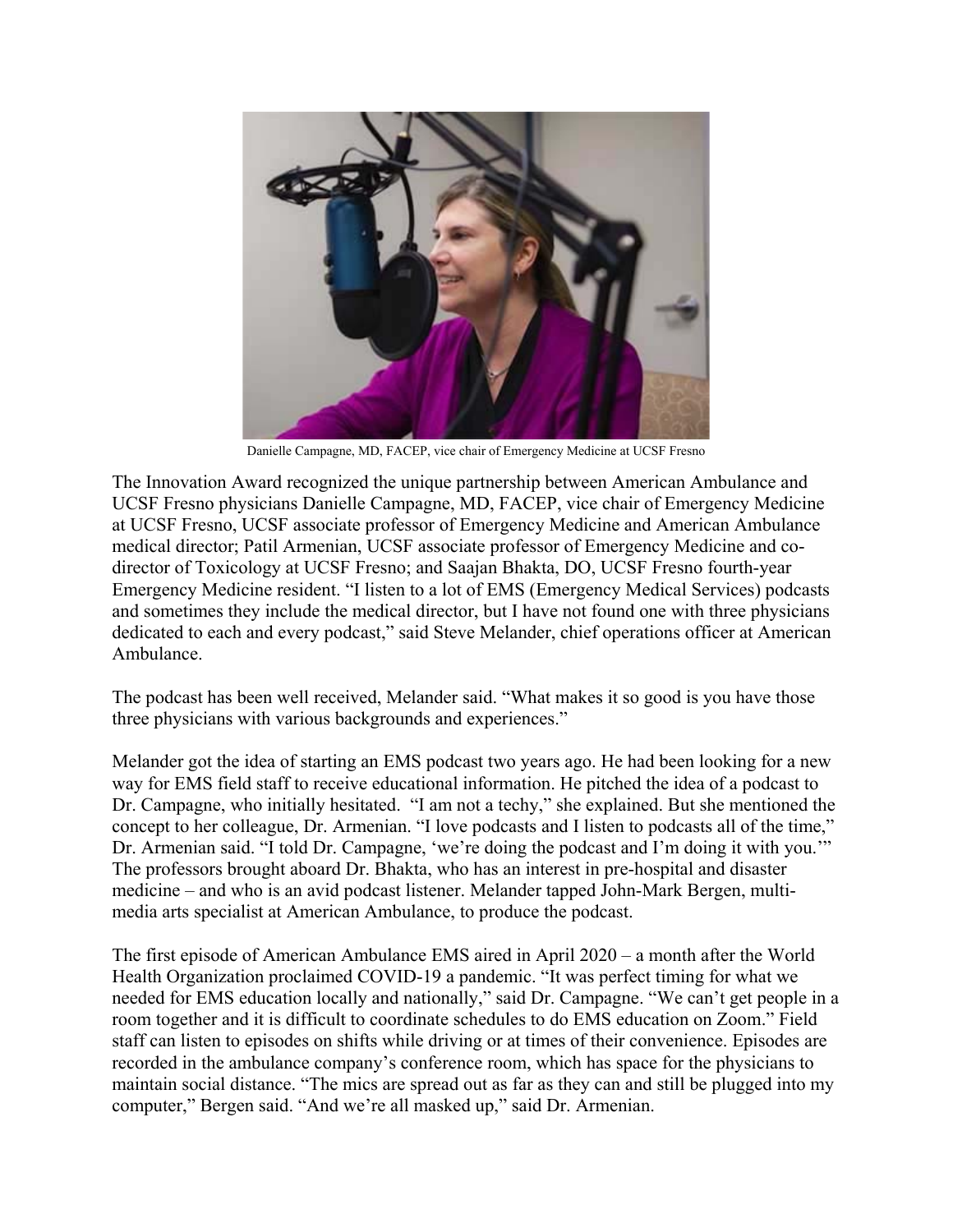The physicians had recorded 60 episodes as of December 2021. They record up to three episodes at one sitting and take turns as content director. Research is done for each topic and an outline of the contents is created prior to the recording. The preparation allows for a conversation among themselves and with a guest instead of giving a lecture about the evidence-based research and practices. Dr. Campagne is comfortable with the format. "It's not recorded live – we can make edits – and John-Mark makes us sound good. "It's turned out to be very fun," she said.

Podcast topics have ranged from anaphylaxis (a severe, life-threatening allergic reaction) to dental emergencies, stroke and hypothermic cardiac arrest. They also have included a discussion about PTSD (Post Traumatic Stress Disorder). "Some of the episodes are very medical, such as how to stop bleeding, but some episodes look at the super-fast decision making and innerworkings of an EMS system," Dr. Armenian said.

American Ambulance paramedics are often guests on the podcast. "We like to highlight the unsung heroes," Dr. Campagne said. EMS field staff provide a lot of the experience in the community, Dr. Bhakta said. "We have episodes where we interview the most experienced medics out there. And they have been great sources for ideas and topics and experiences to talk about."

Bergen looks forward to recording Drs. Campagne, Armenian and Bhakta. "It's an awesome group,"' and the topics are interesting. "It has been really eye-opening for me. You can think that you're not a doctor or a paramedic and that there is 'nothing for me here,' but I actually understand and appreciate the podcast and I learn something every time. It's accessible," he said.

"American Ambulance has a desire not only to provide valuable information to our employees who serve our community, but to anyone working in EMS and emergency medicine," said American Ambulance General Manager Erik S. Peterson, Esq. The dedication of Dr. Campagne and the other doctors and her guests has been inspiring. Certainly, some of our content is considered in the context of our local policies, but they have covered many topics that even the general public may benefit from. We are grateful. It has been an exciting program and we are excited we can offer it."

Dr. Armenian appreciates the commitment that American Ambulance has shown the podcast team. "They are supportive of our creativity," she said. And Dr. Bhakta said, "it's a great collaboration and I'm excited to be doing it." Dr. Campagne has been medical director at American Ambulance for the past 2 ½ years and said UCSF Fresno values its relationship with American Ambulance. "We are a unique collaborative partnership," she said.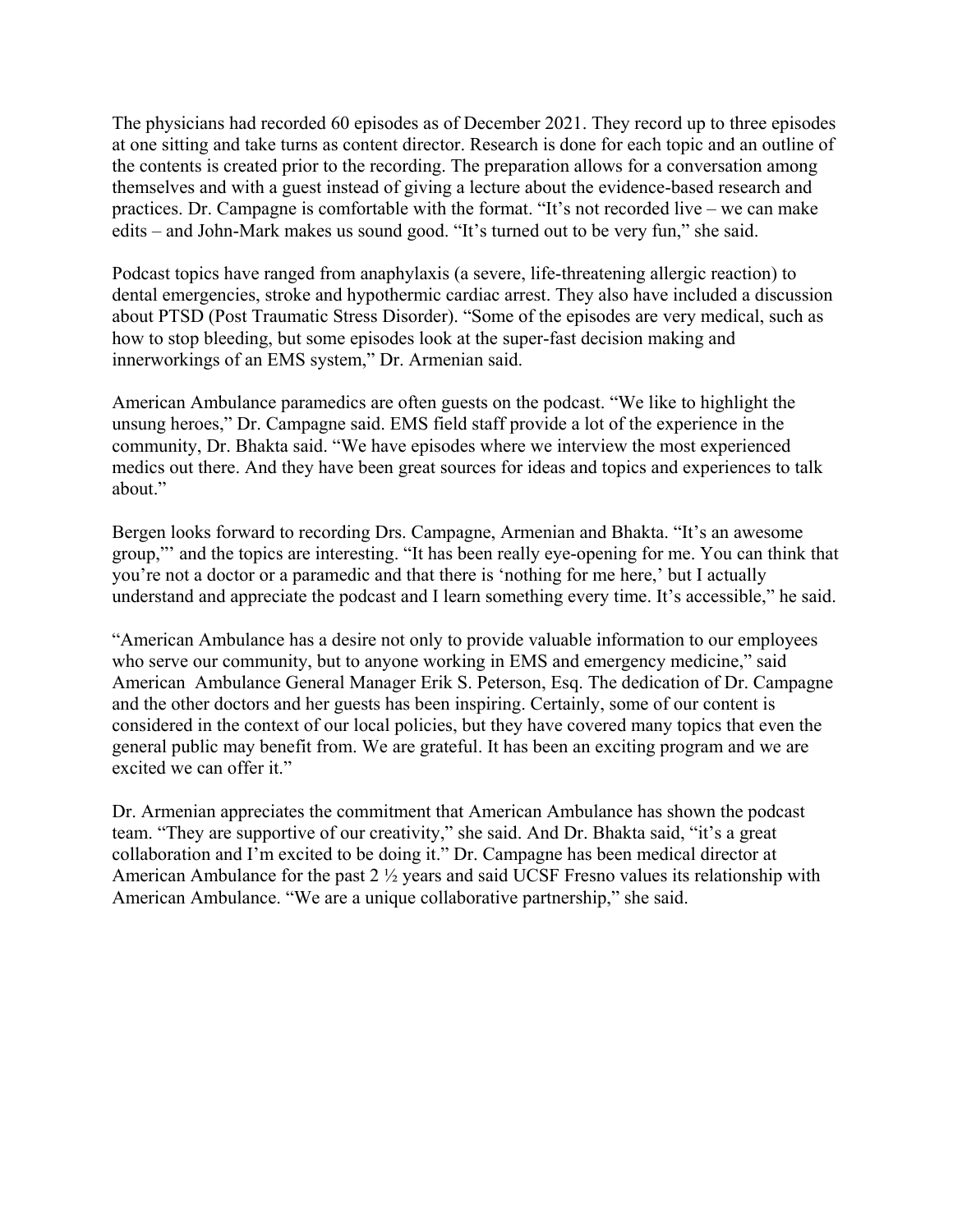#### *Inspire*

### UCSF Fresno People Spotlight



*Liana Milanés, MD*

UCSF Fresno's success and growth are a direct result of the dedication and inspiration of our faculty, staff, residents, fellows, students, alumni, partners, donors and friends. In each issue of Focus, we introduce you to the people who contribute to the greatness of UCSF Fresno through informal interviews.

This month, please meet Liana Milanés, MD, associate program director, UCSF Fresno Family and Community Medicine Residency Program.

#### **What is your name? Nickname?**

My name is Dr. Liana Milanés with emphasis on the last syllable but over the years it has become too hard to include the tilde on any official forms.

#### **Where did you grow up and where did you go to school (high school, college, graduate school, residency training, any other certifications)?**

I was born in Havana, Cuba, and lived there until I was nine years old. We moved around a bit. I lived in Chicago, Ill., Puerto Rico and eventually settled and grew up in Miami, Fla.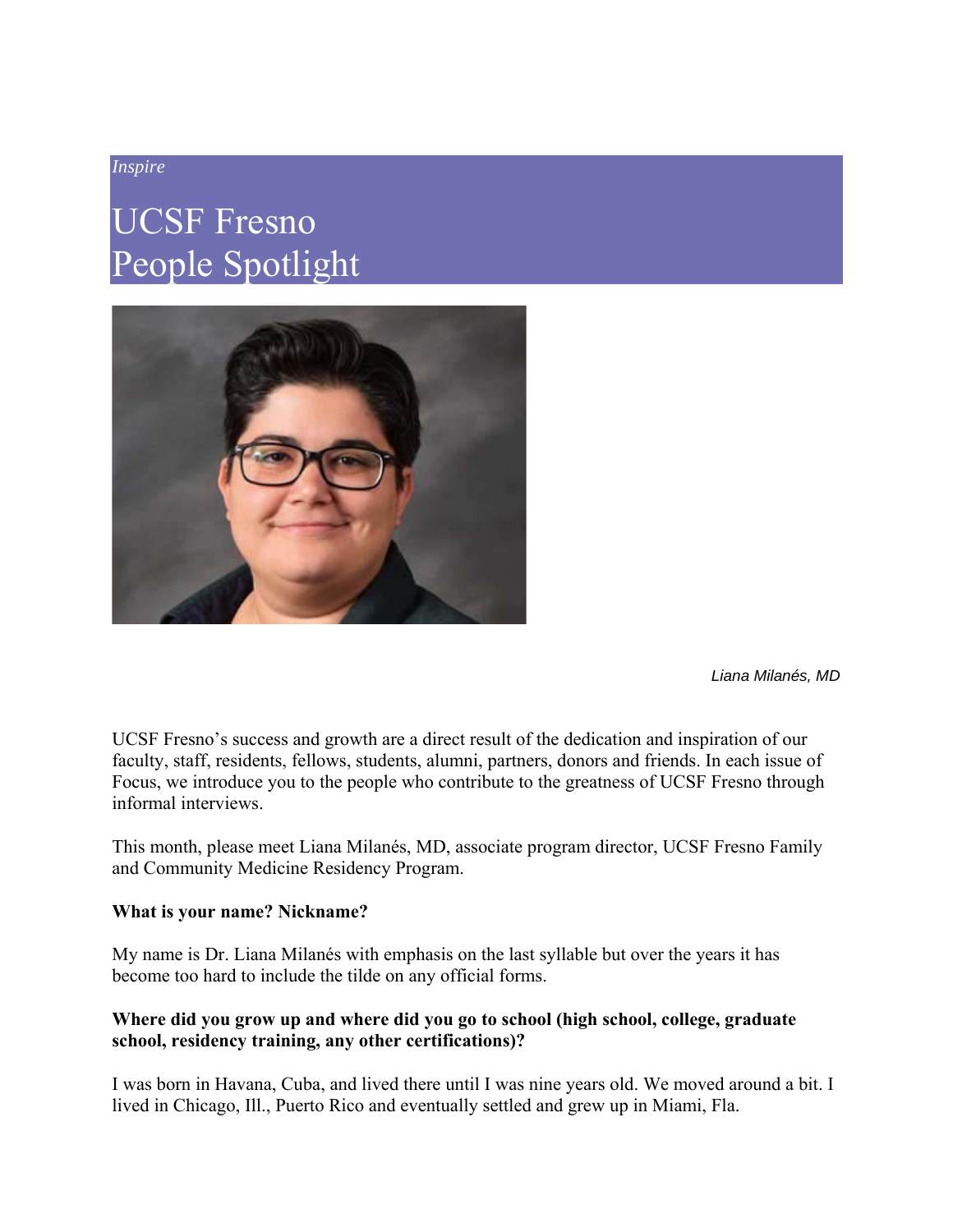I earned my medical degree from Ross University and completed residency training in Family and Community Medicine at UCSF Fresno.

#### **What inspired you to pursue your specialty/Family and Community Medicine?**

Family Medicine was always the specialty for me. It is a specialty rooted in the pursuit of social justice. It's about understanding patients in the context of their communities and the systemic issues that affect their lives. It is intellectually challenging in that you must be able to respond to a multitude of issues often in very different settings with varying access to resources. The best family med doc is the one willing and able to respond to the needs of their community and who leads their practice to develop whatever skillset is needed to best care for that community.

#### **Why did you join the faculty at UCSF Fresno?**

I think this is one of best family medicine programs in the nation, in terms of depth of training, access to cross-specialty training, focus on resident empowerment and advocacy. I felt empowered as chief resident and becoming faculty felt like a natural transition. I love working with residents every day, learning from them, pushing myself to seek new areas for professional development and practice. I connect with my clinic patient population and love that I get to use my Spanish daily.

#### **What are your areas of expertise or special interests in medicine?**

My areas of expertise and special interests include behavioral health and psychiatry, addiction medicine, clinic procedures, medical education, faculty development, social justice and advocacy including LGBTQ+ health.

#### **What is the most rewarding aspect of your job/role? What is the most challenging?**

Teaching and teaching. Working with residents is an incredible experience that I am grateful for. They bring out the best in me. It is very challenging to role model best practices in our imperfect and at times exploitive health care systems.

#### **What is at the top of your personal or professional to-do list?**

Personally, I am always looking for a new day hike recommendation. Also expanding my cooking beyond Cuban recipes. Professionally, I'd love to start up another medication assisted treatment clinic site closer to the hospital. I am also hoping that with some workshops and time we can make all three of our clinic sites more LGBTQ+ friendly and begin to provide comprehensive primary care that includes hormone therapy. I would love to roll out some more continuing medical education events on things like trauma informed care, deprescribing opioids & benzos, pain management basics, primary care psychiatry, etc.

#### **The zombie apocalypse is coming. Which three people from UCSF Fresno would you pick to be on your team and why?**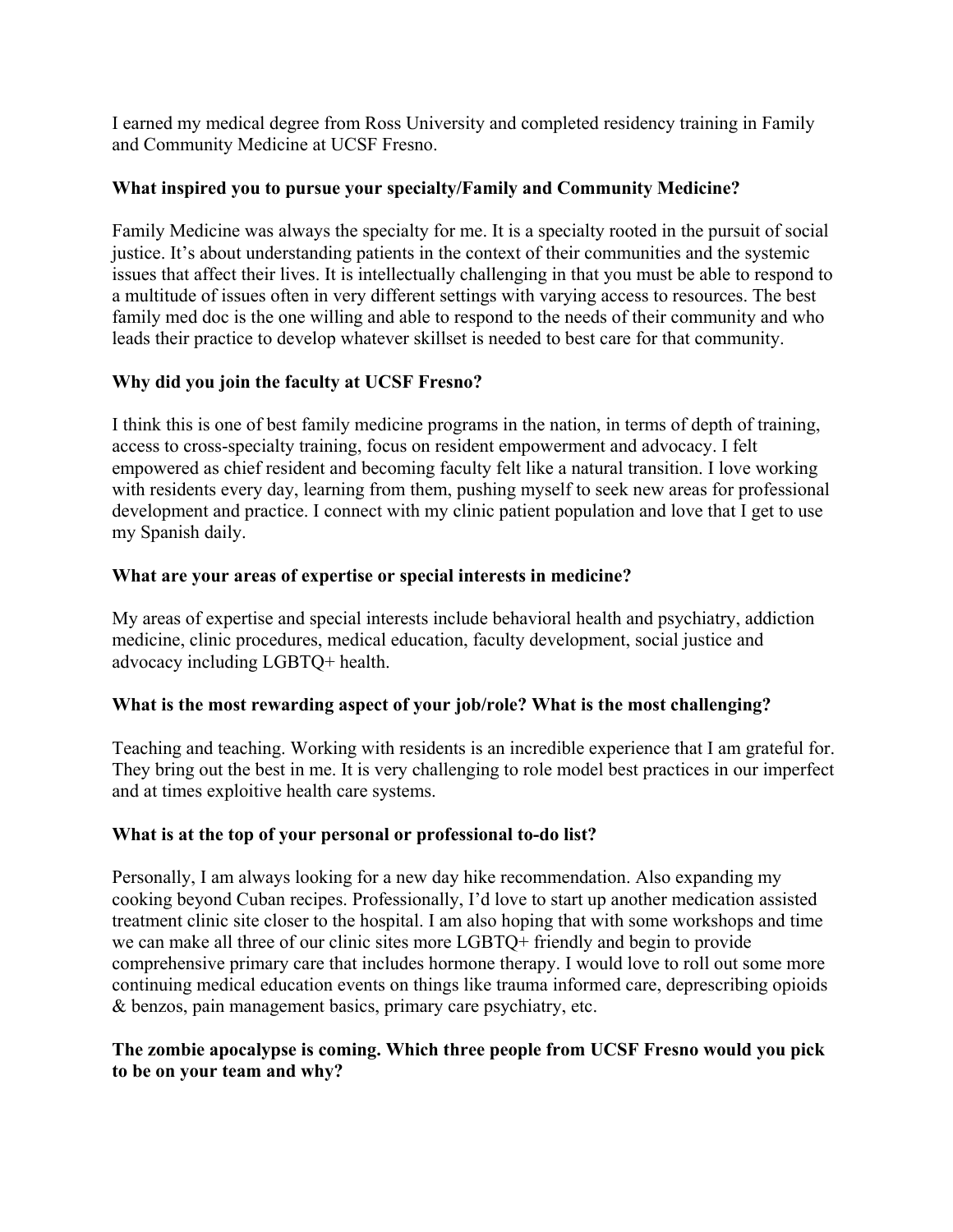Roger Mortimer, MD, without question. I am sure he already owns all the survival gear and knows how to use it all. Ila Naeni, DO, because she has all the plans, and the back up plans to the plans. She also is the only person I trust not to fall asleep on night watch. Sherry Valdez, she is an MA who has been with our program for years and is well known for getting things done. I have no doubt she could take down zombies without breaking a sweat.

#### **What do you like to do in your off time?**

Read, camp, hike, swim. Play with my dogs Mango and Papaya. Cook and plot to change the world with my partner Megan.

#### **What is the most important thing you would like people to know about you? Or what else would you like to add about you, your background, family or career?**

It is a very important time for medicine in the United State. I believe we can shape the course of it. It is important for physicians to use their voice and advocate for their patients and communities but also for ourselves and our health care teams. Speak up, be an ally, negotiate, find a seat at the table, get invited to that meeting, send that email, vote and voice truth to power.



## Narayana Ambati, MD: Honoring a Legacy of Healing and Teaching

*Narayana Ambati, MD (right) and Rama Ambati*

By Kathleen Smith, Development and Alumni Relations, UCSF Fresno

The UCSF Fresno Department of Surgery provides state-of-the-art surgical care for the diverse patient population of the Central Valley and surrounding communities and provides an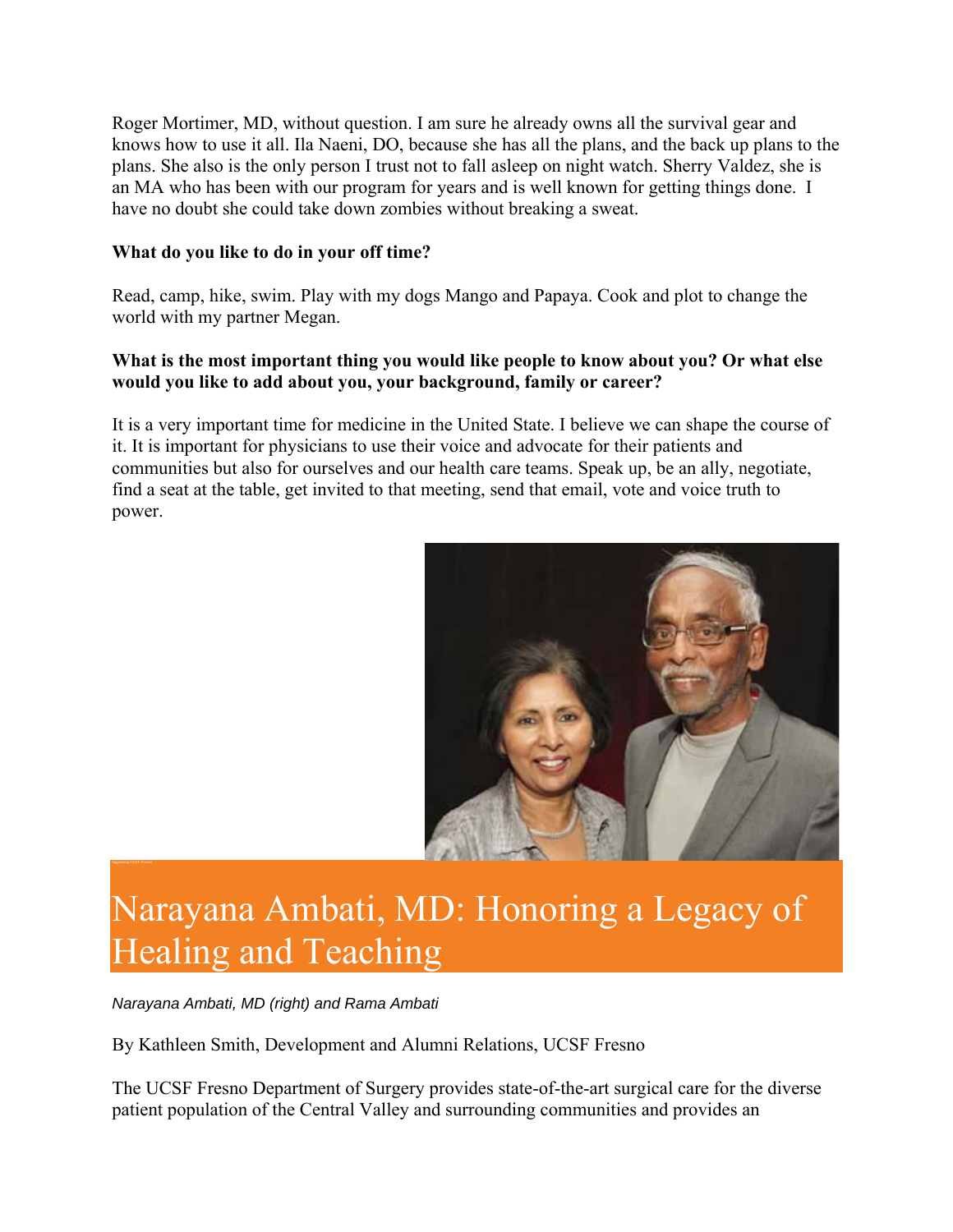outstanding clinical general surgery education to future generations of skilled physicians and surgeons. UCSF Fresno surgical residents are trained to meet the current challenges of the health care environment and shape the future of medicine. They work and gain real-world, hands-on experience in a variety of training sites with an impressive list of specialists at major hospitals, health agencies, clinics and physicians' offices, and wilderness medicine settings.

One such specialist is Narayana Ambati, MD, UCSF clinical professor of Urology. Dr. Ambati joined the faculty at UCSF Fresno in 1986. He is a nationally recognized practitioner, researcher, educator, author, and speaker in the field of urology. His commitment to his medical practice, along with his strong dedication to serving where there is great need, drew him to the Central Valley.

Born in India, Dr. Ambati always had an immense sense of gratitude and appreciation for education and his instructors, particularly because access to them was limited in the small village where he grew up. Yet only 40 miles away from his home where he attended high school, he met well-educated medical professionals and found inspiration for his future career path. He went on to attend college and medical school, pursuing a focus on general surgery through a master's degree in surgery.

During his residency at the Royal College of Surgeons in Ireland, he found his passion – the field of urology. He made the move to the United States when he was recruited as a fellow to the University of Iowa and soon was made a tenured professor. Since his arrival in Fresno, Dr. Ambati has been committed to his general urology and urological oncology practice and paying forward his passion for education by training local surgery residents through the UCSF Fresno Department of Surgery Residency Program.

For the last 35 years, Dr. Ambati has proudly supported our vision to advance healing, increase equitable health care access and provide the highest quality experiential learning to the next generation of skilled physicians and surgeons.

In recognition of Dr. Ambati's transformative impact on our program and community, the UCSF Fresno Department of Surgery has honored he and his wife, Rama by establishing the *Narayana Ambati, MD, and Rama Ambati Endowment in Urology at UCSF Fresno*. When fully funded, the endowment will provide a steady source of resources to help the program:

- Recruit renowned faculty members like Dr. Ambati, who embrace innovative ideas and proudly deliver an exceptional education to UCSF Fresno physician trainees
- Support groundbreaking research in trauma, critical care, general surgery, surgical oncology, vascular surgery, and violence intervention and prevention and
- Continue to provide the best clinical care to thousands of patients each year.

To ensure Dr. Ambati's legacy of healing and teaching continues at UCSF Fresno as we usher in the next generation of skilled surgeons to provide outstanding care for Valley communities, please make a gift to the Ambati Endowment. For information about other ways to give, please contact Kathleen Smith, assistant director of development for UCSF Fresno at (559) 499-6426 or kathleen.smith@ucsf.edu.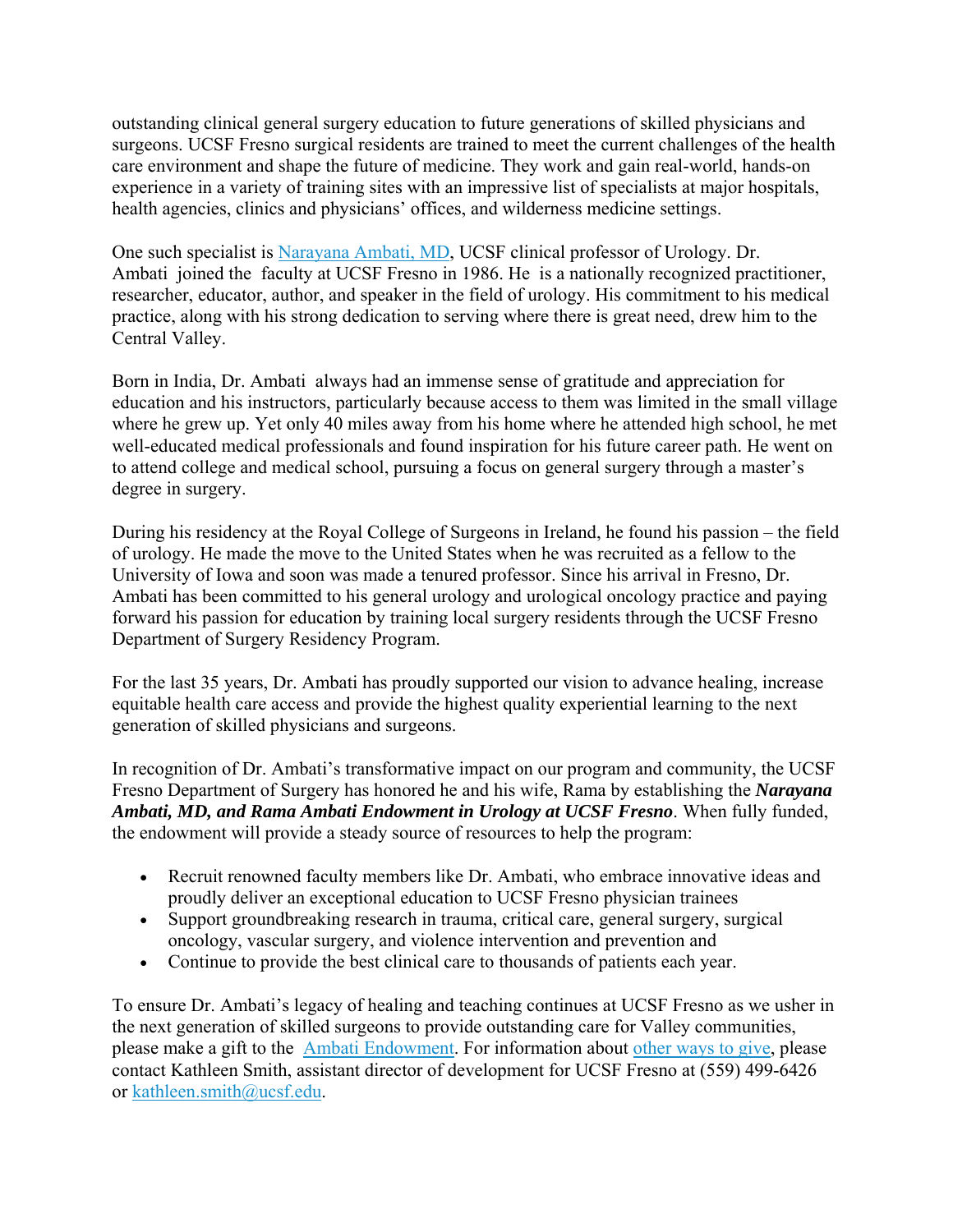#### *Kudos*

### UCSF Fresno Recognition





Congratulations to UCSF SJV PRIME medical student **Marcus Cummins**. Marcus took first place in the 2021 American College of Physicians Northern California Abstract Competition. Students and residents from Northern California medical schools submitted posters and video presentations and a handful were selected to present live. Marcus presented in the medical student clinical vignette category, and after two rounds of live presentations, he was selected as the winner.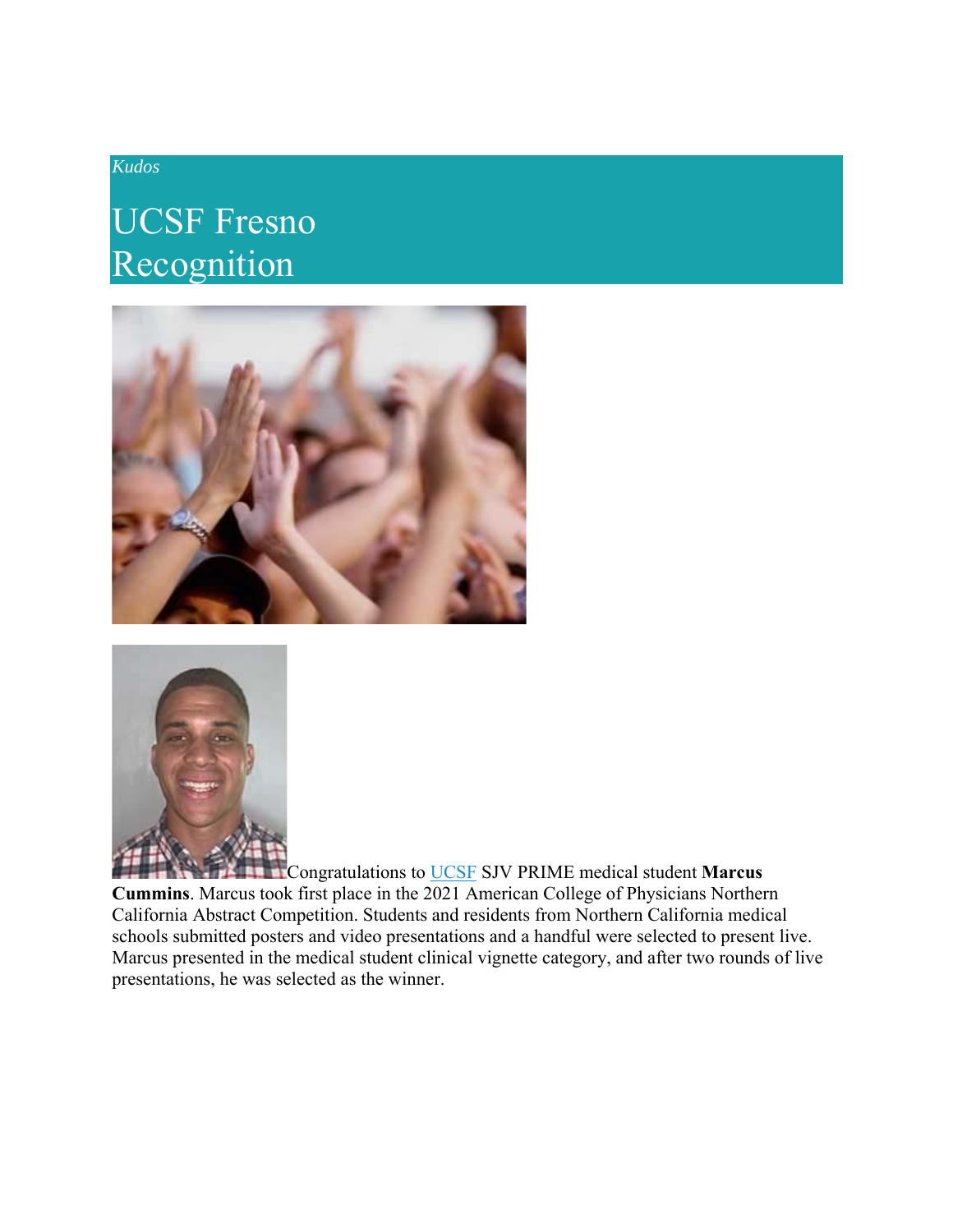

Eyad Almasri, MD (left) and Mohamed Fayed, MD

Kudos to **Eyad Almasri, MD,** and **Mohamed Fayed, MD**, faculty in the UCSF Fresno Department of Internal Medicine Division of Pulmonary and Critical Care, for getting their research "Efficacy and safety of two neutralizing monoclonal antibody therapies, sotrovimab and BRII-196 plus BRII-198, for adults hospitalized with COVID-19 (TICO): a randomized controlled trial" published in the Lancet ID with a high author order.

Congrats to our Medical Library Professionals for their recent accomplishments:

**Sharon McClain** on becoming the newest member of UC Archival Management

Robyn Aguiar in collaboration with California Health Sciences University on receiving a \$5,000 grant from the National Network of Libraries of Medicine to support several sessions with high school students in the San Joaquin Valley to help them understand the respiratory system and the effects of poor air quality on the respiratory system.

#### **Congratulations to the following SPOT Award recipients:**

#### **Winter 2022**

**Summer Connery,** CME Events Specialist **Shannon Kremer**, Fellowship Programs Supervisor, Internal Medicine **Monica Meza**, Human Resources Manager **Sharon McClain**, Medical Library Professional **Sandra Ortega**, Academic Affairs Lead, Internal Medicine **Barbara Price**, Administrative Manager, Psychiatry **Lorna Tahan**, Health Professions Education Specialist, Internal Medicine

#### **Fall 2021**

**Kasan Jones,** Program Manager, Undergraduate Medical Education **Marie Martinez,** Residency, Fellowships and Medical Student Programs Coordinator Emergency Medicine **Dieu Nguyen,** Executive Assistant, Facilities **Maria Ragan**, Finance Manager, Finance